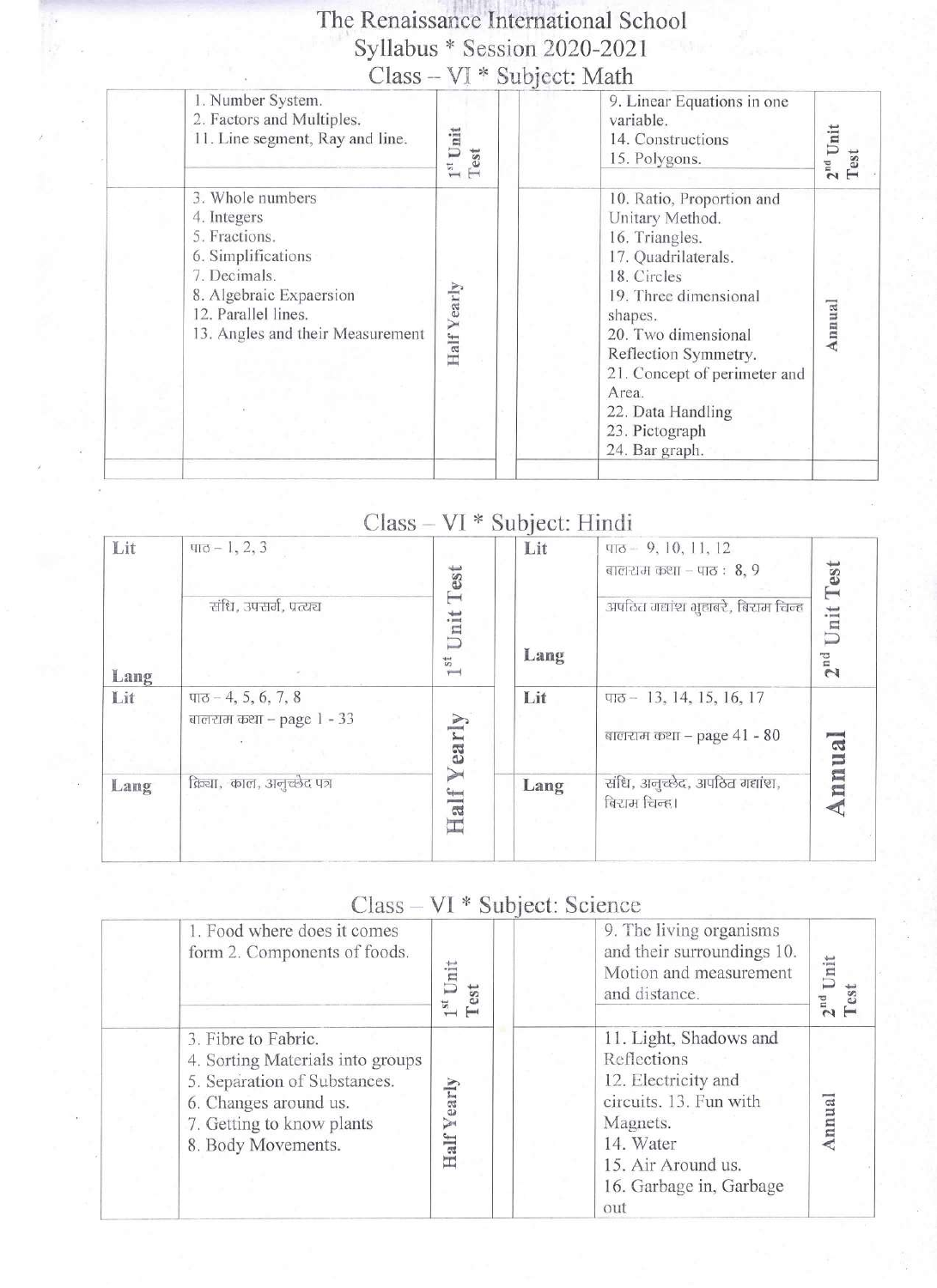| Lit  | $U$ ( $d$ $D$ $D - V$ )<br>বাঙালির ইতিহাস<br>সকল দেশের সেরা<br>2.             | Test                               | UU VVI<br>Lit | ভারতের শিল্প -<br>বিজ্ঞান সাধনা<br>গ্রামের পথে<br>2.               | $2nd$ Unit Test |
|------|-------------------------------------------------------------------------------|------------------------------------|---------------|--------------------------------------------------------------------|-----------------|
| Lang | বাক্যে ব্যবহৃত পদগুলির<br>শ্ৰেনীবিভাগ                                         | Unit<br>$\mathbb{I}^{\mathrm{st}}$ | Lang          | বিপরীতার্থক শব্দ,<br>ব্যবহারিক পত্র লিখন                           |                 |
| Lit  | 1. বৃদ্ধা ও চিকিৎসক<br>সমুদ্রের ডাকে<br>2.<br>$3.$ সুখ-দুঃখ<br>হিন্দু মুসলমান | Half Yearly                        | Lit           | বীরাঙ্গনা মাতঙ্গিনী<br>প্ৰকৃতি ও মানুষ<br>মা ও ছেলে<br>4. আমার দেশ | Annual          |
| Lang | সরসন্ধি, পুরুষ                                                                |                                    | Lang          | সমাৰ্থক শব্দ<br>গল্প লিখন                                          |                 |

#### VI \* Subject: Bengali  $C<sub>l</sub>$ acc

# Class - VI \* Subject: Computer

| Ch 1 : Understanding<br>Computer languages<br>Ch 2:Microsoft windows 7                                    | iit<br>$\overline{D}$<br>Test<br>53 | Ch 5: More on Excel<br>Ch 6:MS Power Point                                                              | Jnit<br>$2nd$ I<br>Test |
|-----------------------------------------------------------------------------------------------------------|-------------------------------------|---------------------------------------------------------------------------------------------------------|-------------------------|
| Ch 1 : Understanding<br>Computer languages<br>Ch 2:Microsoft windows 7<br>Ch 3: MS Word<br>Ch 4: MS Excel | $\frac{1}{2}$                       | Ch 5: More on Excel<br>Ch 6: MS power point<br>Ch 7: Introduction to<br><b>OBASIC</b><br>Ch 8: Internet | nnual                   |

# Class - VI \* Subject: SST

|    | When, where and how<br>2. The solar System and<br>the Earth<br>3. diversity in India                                                                                                                  | est<br>Ë<br>Unit                | 10. Political and Physical<br>Divisions of India<br>11. Government<br>12. Great thinkers and<br>growth of new Ideas.                                                                | Unit Test<br>$2^{\rm nd}$ |
|----|-------------------------------------------------------------------------------------------------------------------------------------------------------------------------------------------------------|---------------------------------|-------------------------------------------------------------------------------------------------------------------------------------------------------------------------------------|---------------------------|
| 9. | 4. Hunters and Gatherers<br>5. Latitude, longitude and<br>Time<br>6. The four realms of the<br>earth<br>7. The first cities<br>8. Prejudice,<br>discrimination and<br>Inequality<br>The first Empire. | early<br>⋝<br>Half <sup>®</sup> | 13. Life in villages and<br>towns<br>14. Democratic<br>Government<br>15. Panchayati Raj<br>16. Political and Physical<br>Divisions of India<br>17. Weather and climate<br>of India. | Annual                    |